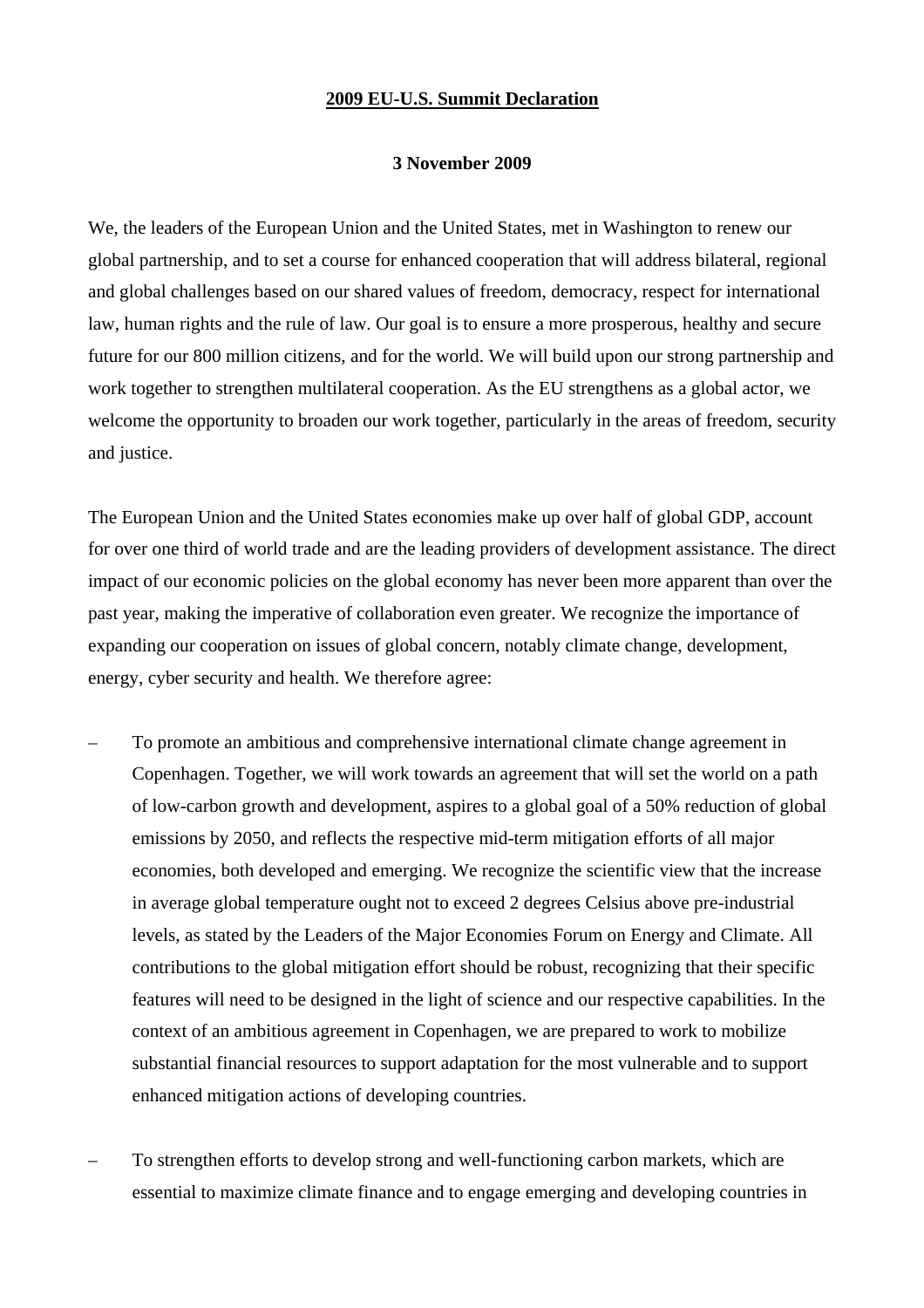ambitious emissions reduction actions. We will therefore work together to expand carbon markets as we design and implement our cap and trade systems.

- To follow up on our Pittsburgh Summit commitment to implement the G-20 Framework for Strong, Sustainable and Balanced Growth. We commit to remain vigilant to take actions to assure a strong recovery and to plan for cooperative and coordinated exit strategies to be implemented once recovery is ensured. We further commit to undertake financial regulatory reforms to improve the resilience of our financial system to prevent future financial crises, create a 21<sup>st</sup> century international economic architecture, and address pressing global challenges including energy security and climate, unemployment and decent work. We will continue to fulfil commitments from the Pittsburgh, London and Washington Summits, including the creation of more resilient financial regulatory structures with an enhanced and expanded scope of regulation and oversight.
- To fight protectionism together, as the world's largest economies. We will lead by example by respecting our G-20 commitments to refrain from raising or imposing new barriers to trade and investment. We are committed to supporting efforts by the WTO and other international institutions to monitor new trade barriers with a view to increasing transparency in global trade.
- To make determined efforts to seek in 2010 the conclusion of a Doha Development Agenda agreement. We affirm our commitment to reach an ambitious, comprehensive and balanced agreement, based on the progress already made, including with regard to modalities.
- To intensify our work under the Framework for Advancing Transatlantic Economic Integration and the Transatlantic Economic Council, including through the formation of a high-level innovation dialogue, strengthened regulatory cooperation in key sectors leading to reduced barriers to trade, investment and economic activity. We aim to reach a second-stage air transport agreement in 2010 which includes benefits for both sides.
- To re-launch our dialogue on development [ref Annex 1: Statement on Development Dialogue and Cooperation] with an initial emphasis on sustainable global food security, including investing development assistance through country-led plans and processes, donor coordination and multilateral institutions, as well as to guide our cooperation at policy level. We will also support climate change mitigation and adaptation and will work together in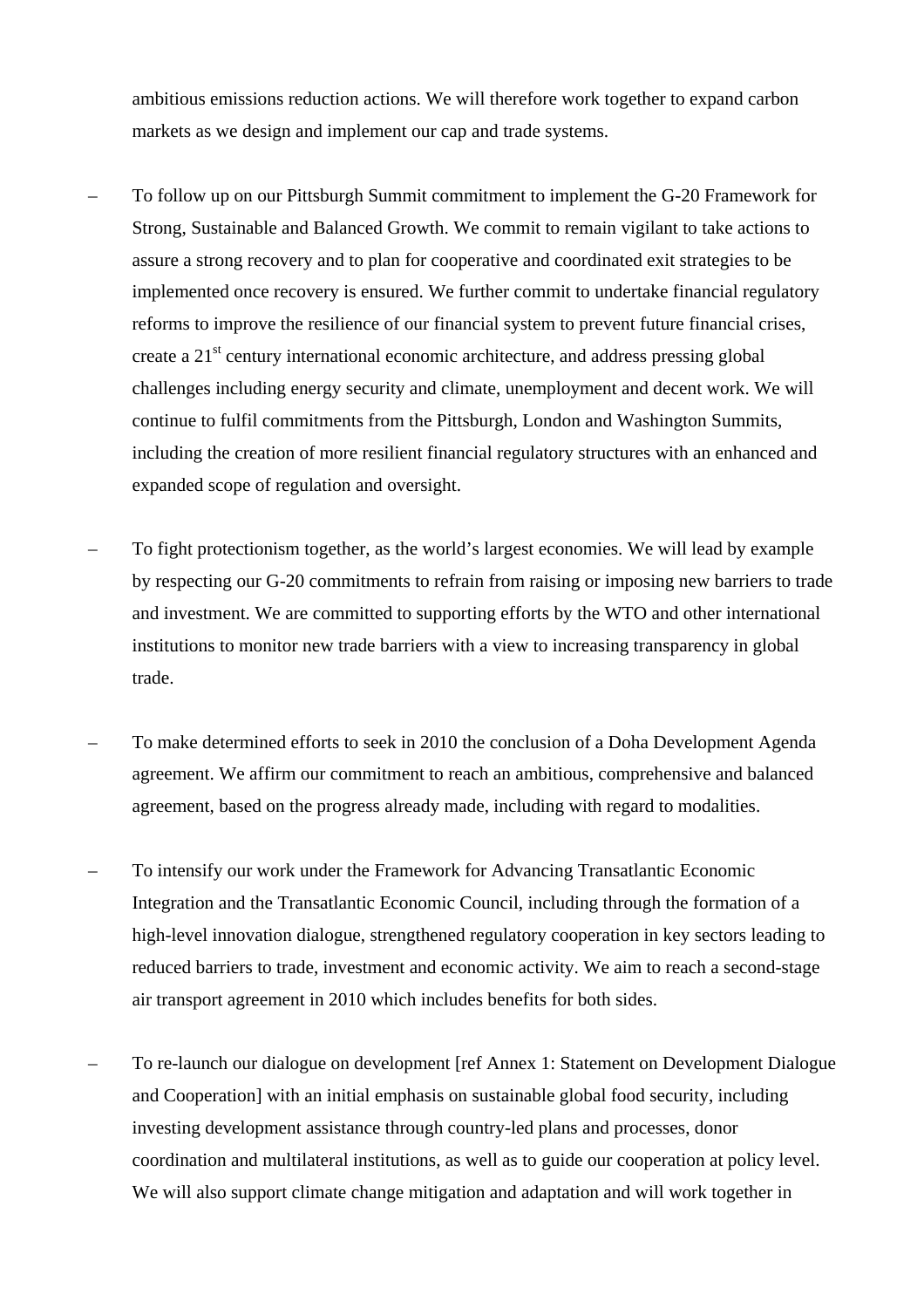preparation for the Millennium Development Goals Review in 2010. We will also renew our efforts to improve the quality and effectiveness of aid in accordance with the Paris Declaration on Aid Effectiveness and its implementation agreement, the Accra Agenda for Action. We intend to hold the first meeting of this renewed dialogue at ministerial level as soon as possible after the Summit.

- To establish a Ministerial-level EU-U.S. Energy Council [ref Annex 2: The EU-U.S. Energy Council] that will improve energy security and contribute to achieving our ambitious climate change goals. The Council will promote new and ongoing cooperation on energy security and markets, energy policy, energy technologies research, and the deployment of clean and sustainable energy technologies which we agree are critical to sustainable economic growth and development.
- To strengthen our cyber security dialogue to identify and prioritize areas where we can work together to help build a reliable, resilient, trustworthy digital infrastructure for the future.
- To establish a transatlantic task force on urgent antimicrobial resistance issues focused on appropriate therapeutic use of antimicrobial drugs in the medical and veterinary communities, prevention of both healthcare- and community-associated drug-resistant infections, and strategies for improving the pipeline of new antimicrobial drugs, which could be better addressed by intensified cooperation between us.

We welcome the joint statement adopted by our Justice and Home Affairs Ministers on 28 October 2009, in which we commit to enhancing our policy and operational cooperation on Justice and Home Affairs matters. Our partnership will benefit our people and address our common challenges of maintaining security and individual rights while facilitating travel, business and communication. We face common threats from those who seek to commit acts of terrorism and transnational crime, including the challenge of terrorist travel. With this in mind, we:

- Welcome the ratification of the EU-U.S. Extradition and Mutual Legal Assistance Agreements and look forward soon to their entry into force.
- Welcome the completion of the High Level Contact Group's work to foster mutual understanding and identify a core set of common principles that unite our approaches to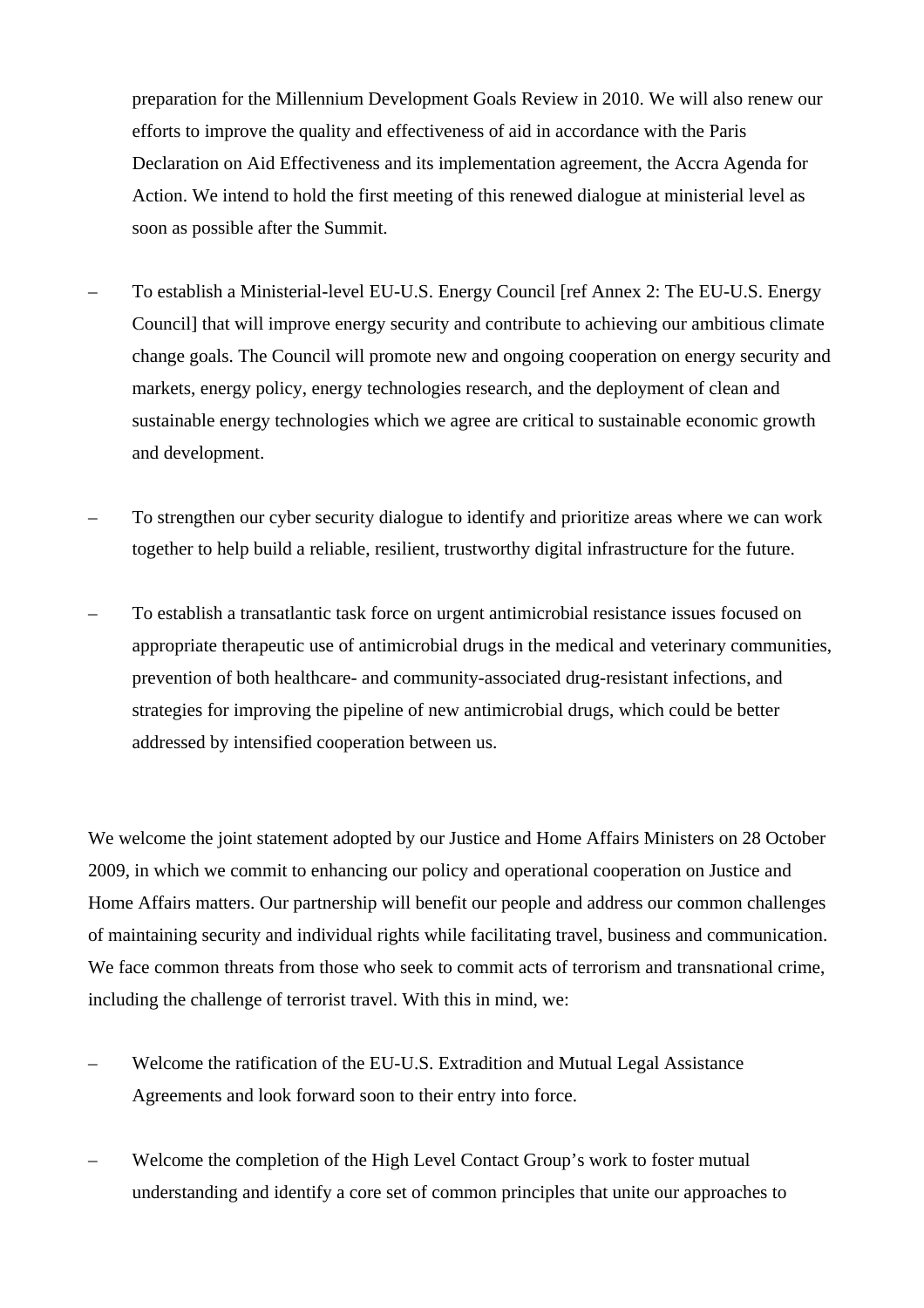protecting personal data while processing and exchanging information. We have important commonalities and a deeply rooted commitment to the protection of personal data and privacy albeit there are differences in our approaches. The negotiation of a binding international agreement should serve as a solid basis for our law enforcement authorities to enhance cooperation, while ensuring full protection for our citizens.

- Will develop our working relationship on mobility and security matters, including border, readmission and travel document security policies. We welcome the signature of the working arrangement between the U.S. Department of Homeland Security and the EU border security agency Frontex and we will work closely to implement it.
- We acknowledge the social and economic benefits to our citizens from visa-free travel in a secure environment between our two continents. We will work together to complete visa-free travel between the U.S. and EU as soon as possible and increase security for travellers.

Reaffirming the necessity of working together on important regional and international issues, we:

- Agree to a joint declaration on non-proliferation and disarmament [ref Annex 3: Declaration on Non-proliferation and Disarmament] highlighting the need to preserve and strengthen the relevant multilateral measures and in particular the Nuclear Non-proliferation Treaty, expressing support for the entry into force of the Comprehensive Test Ban Treaty, and calling for the start of negotiations on the Fissile Material Cut-Off Treaty in January 2010. The statement reiterates the necessity for Iran and the DPRK to fulfil their international nuclear obligations.
- Reiterate our commitment to seek a comprehensive, long-term and appropriate solution to the Iranian nuclear issue through dialogue and negotiation. This continues to be the objective of our dual-track approach and implies that Iran must fulfil its international obligations on its nuclear program. Iran has rights, but it also has responsibilities. In addition, we express our deep concern about the current human rights situation in the country.
- Declare our determination to achieve a comprehensive and lasting peace in the Middle East, including a two-state solution with Israel and Palestine living side-by-side in peace and security. We are working to remove obstacles and create the context for a prompt resumption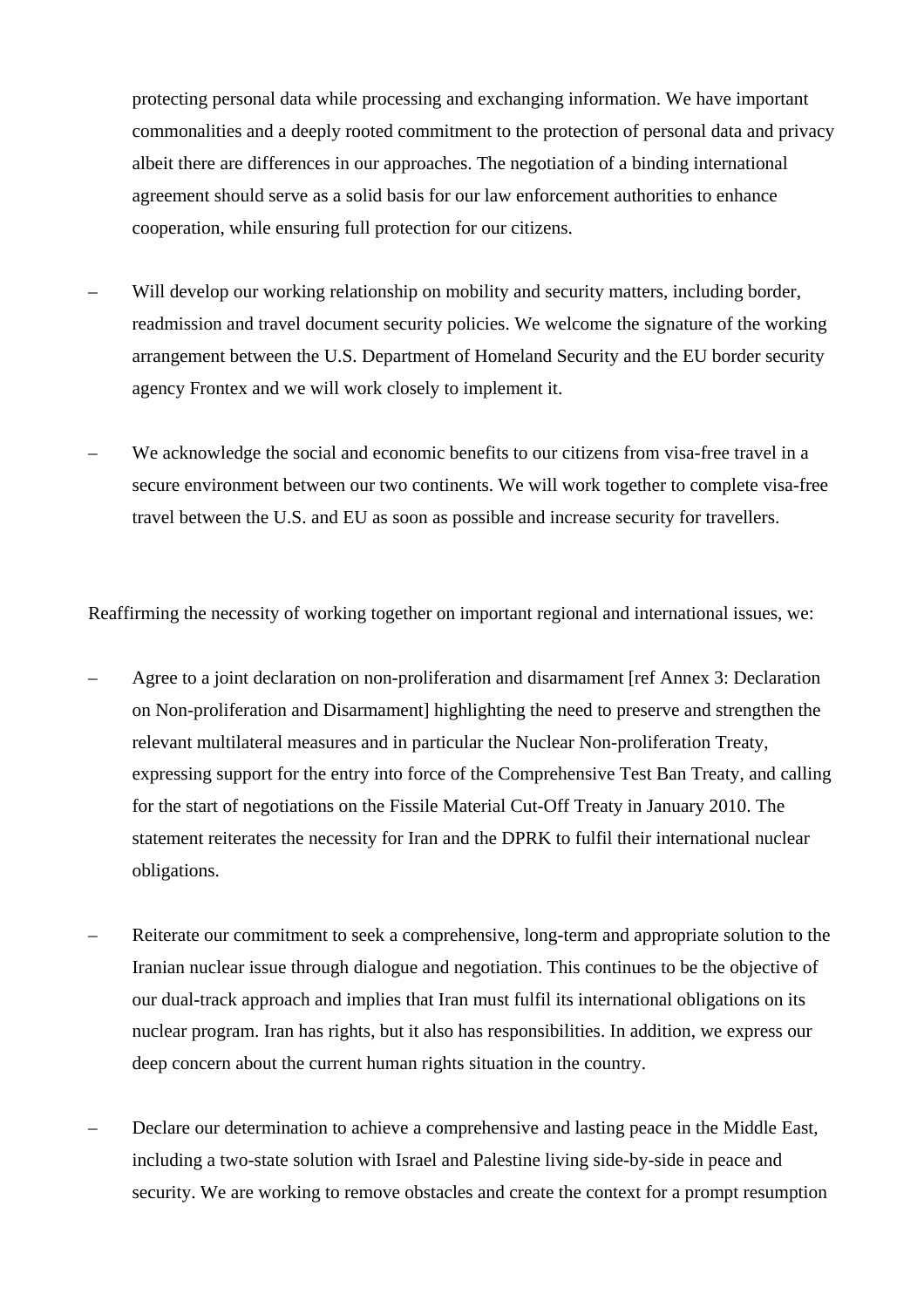of negotiations between the parties.

- Renew our commitments in Afghanistan and the region to initiatives that will increase the capacity of the Afghan government to take responsibility for delivering better security, stability and development for the Afghan people. We welcome in this context the recently adopted Plan for Strengthening EU Action in Afghanistan and Pakistan. We look forward to working with the new Afghan administration and renewing efforts to promote good governance, respect for human rights, gender equality and democratic development. These could be supported at an international conference, possibly in Kabul. We support the strengthening of the assistance and coordination role of the United Nations Assistance Mission in Afghanistan (UNAMA). We welcome the conclusion of the electoral process, and we congratulate President Hamid Karzai on his re-election. We look forward to the formation of a new government, representing the will of the Afghan people. We encourage the new government to swiftly develop an agenda focused on the serious challenges facing Afghanistan.
- Commit to continue to work, including through the Friends of Democratic Pakistan, to assist Pakistan's efforts to promote socio-economic development and respect for human rights and democratic values, to combat violent extremism and to address that country's energy crisis. We will support rehabilitation and reconstruction in Malakand, and target assistance to Pakistan's border regions through the World Bank-administered Multi-Donor Trust Fund agreed by the Friends.
- Will support the countries of Eastern Europe and the Southern Caucasus as they fulfil their great promise by working with them to build strong democracies and prosperous economies. We undertake to strengthen coordination and build on the work of our bilateral initiatives and the European Union's Eastern Partnership as we work to strengthen these countries' ties to the EU and Euro-Atlantic institutions.
- Support the countries of Southeastern Europe as they advance on the path towards European and Euro-Atlantic integration and welcome progress made in implementing the necessary reforms, including in meeting the criteria set out in the visa liberalisation roadmaps of the EU for the Western Balkan countries. We remain committed to the sovereignty and territorial integrity of Bosnia and Herzegovina; we are concerned about the current political situation and strongly urge its leaders to seize the opportunity afforded by the Butmir talks now to